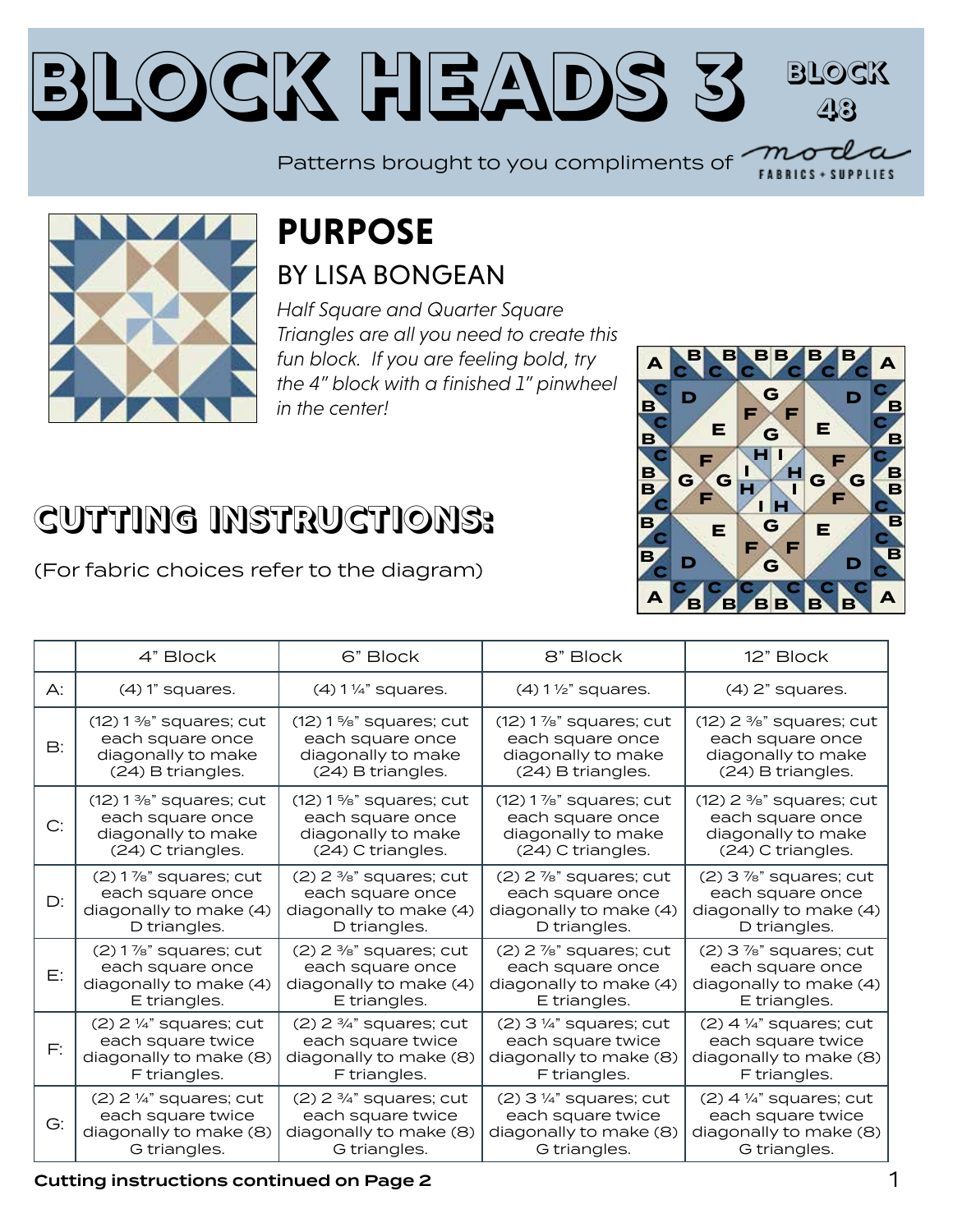#### **CUTTING INSTRUCTIONS CONTINTUED:**

| Н: | $(2)$ 1 %" squares; cut | $(2)$ 1%" squares; cut  | $(2)$ 1 $\%$ " squares; cut | $(2)$ 2 $\frac{3}{8}$ " squares; cut |
|----|-------------------------|-------------------------|-----------------------------|--------------------------------------|
|    | each square once        | each square once        | each square once            | each square once                     |
|    | diagonally to make      | diagonally to make      | diagonally to make          | diagonally to make                   |
|    | (4) H triangles.        | (4) H triangles.        | (4) H triangles.            | (4) H triangles.                     |
|    | $(2)$ 1 %" squares; cut | $(2)$ 1 %" squares; cut | $(2)$ 1 $\%$ " squares; cut | $(2)$ 2 $\frac{3}{8}$ " squares; cut |
|    | each square once        | each square once        | each square once            | each square once                     |
|    | diagonally to make      | diagonally to make      | diagonally to make          | diagonally to make                   |
|    | (4) I triangles.        | (4) I triangles.        | (4) I triangles.            | (4) I triangles.                     |

# **ASSEMBLY INSTRUCTIONS:**

- 1. The block consists of HST units in various sizes and multiple colorways. Begin large HST assembly by placing (1) D triangle with (1) E triangle, right sides together and edges aligned.
- 2. Sew along the longest edge of the triangles using a  $\frac{1}{4}$ " seam.
- 3. Press to the darkest triangle.
- 4. Repeat to make (4) large D/E HST units.
- 5. Trim block using the guide listed below:
	- a.  $4$ " Block: 1 1/2" x 1 1/2" unfinished (1" x 1" finished)
	- b. 6" Block:  $2$ " x  $2$ " unfinished  $(1 \frac{1}{2}$ " x  $1 \frac{1}{2}$ " finished)
	- c. 8" Block:  $2 \frac{1}{2}$ " x  $2 \frac{1}{2}$ " unfinished ( $2$ " x  $2$ " finished)
	- d. 12" Block:  $3\frac{1}{2}$ " x  $3\frac{1}{2}$ " unfinished (3" x 3" finished)
- 6. Make small HST units using the same piecing instructions described above. Make (24) small B/C HST units and (4) small H/I HST units.
- 7. Trim block using the guide listed below:
	- a.  $4$ " Block: 1" x 1" unfinished ( $\frac{1}{2}$ " x  $\frac{1}{2}$ " finished)
	- b. 6" Block:  $1\frac{1}{4}$ " x  $1\frac{1}{4}$ " unfinished  $\left(\frac{3}{4}$ " x  $\frac{3}{4}$ " finished)
	- c. 8" Block:  $1\frac{1}{2}$ " x  $1\frac{1}{2}$ " unfinished (1" x 1" finished)
	- d. 12" Block:  $2$ " x  $2$ " unfinished (1  $\frac{1}{2}$ " x 1  $\frac{1}{2}$ " finished)
- 8. Use (4) small H/I HST units to make a pinwheel for the center of the block. Sew together as shown. You may opt to alternate the direction in which you press the seams, or press open for smaller blocks.
- 9. Use the following guide to trim the pinwheel block center for each block size:
	- a.  $4$ " Block:  $1\frac{1}{2}$ " x  $1\frac{1}{2}$ " unfinished (1" x 1" finished)
	- b. 6" Block:  $2$ " x  $2$ " unfinished (1  $\frac{1}{2}$ " x 1  $\frac{1}{2}$ " finished)
	- c. 8" Block:  $2 \frac{1}{2}$ " x  $2 \frac{1}{2}$ " unfinished ( $2$ " x  $2$ " finished)
	- d. 12" Block:  $3\frac{1}{2}$ " x  $3\frac{1}{2}$ " unfinished ( $3$ " x  $3$ " finished)
- 10.Make QST units for the block by sewing (2) F triangles and (2) G triangles together as shown. Please note that the longest edges of the triangles will create the outside edges of the QST unit. Arrows indicate pressing instructions.
- 11. Repeat to make (4) identical QST units.
- 12. Use the following guide to trim QST units for each block size:
	- a.  $4$ " Block:  $1\frac{1}{2}$ " x  $1\frac{1}{2}$ " unfinished (1" x 1" finished)
	- b. 6" Block:  $2$ " x  $2$ " unfinished (1  $\frac{1}{2}$ " x 1  $\frac{1}{2}$ " finished)
	- c. 8" Block:  $2 \frac{1}{2}$ " x  $2 \frac{1}{2}$ " unfinished ( $2$ " x  $2$ " finished)
	- d. 12" Block:  $3 \frac{1}{2}$ " x  $3 \frac{1}{2}$ " unfinished (3" x 3" finished)



Make (4) Large D/E HST Units





(24) Units

Make (4) Units











3lock 48 - Purpose Block 48 - Purpose Lisa Bongean



Make